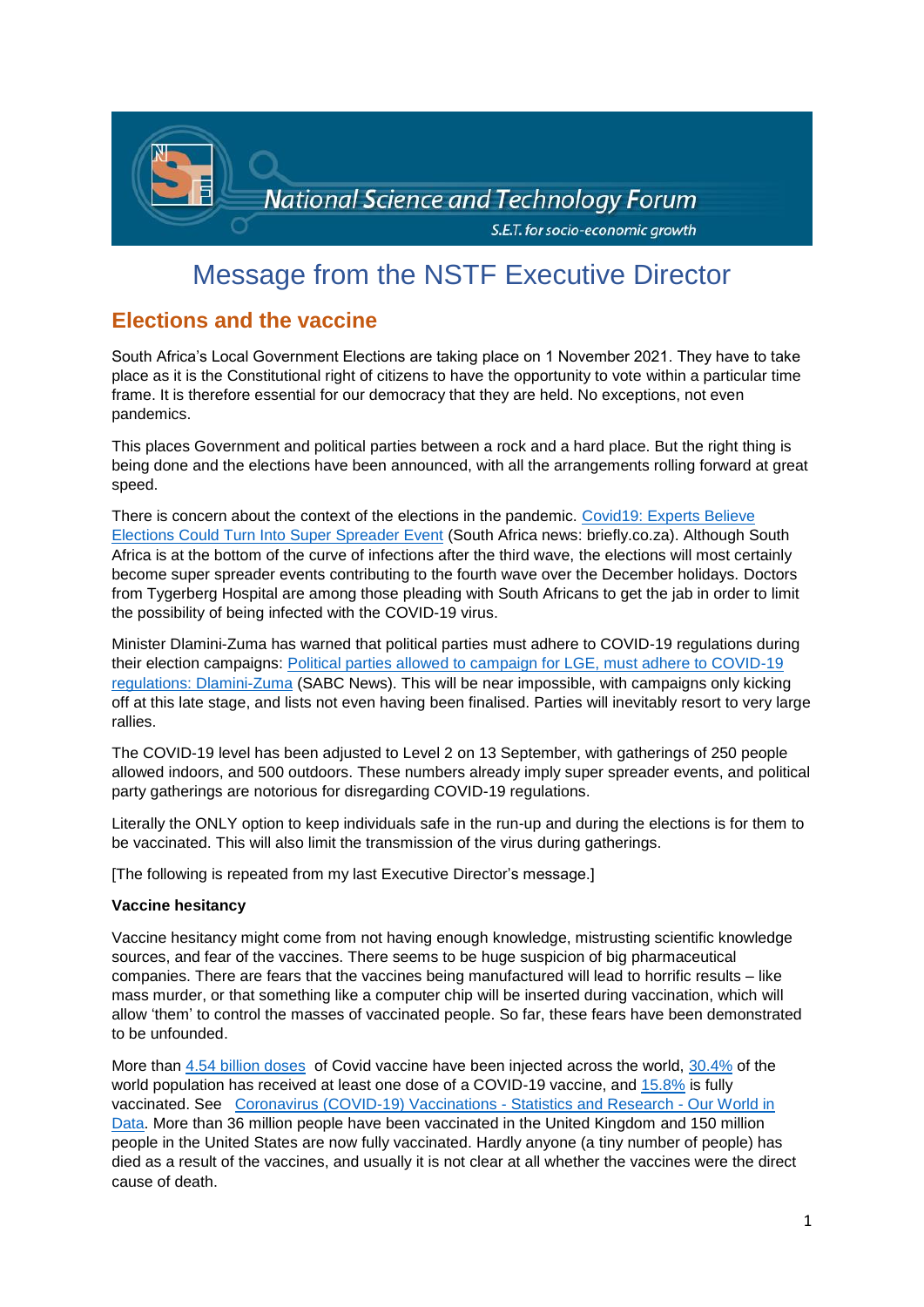It would not benefit the pharmaceutical companies if the vaccines killed people. Companies care about their reputations. Without having a good reputation they cannot do good business.

I have gleaned some answers to the ongoing questions about COVID-19 and the vaccines from some reputable sources, and hope that they may clarify, rather than complicate matters further. Here I summarise the answers from only two reliable sources.

The [Academy of Science of South Africa \(ASSAf\) i](https://www.assaf.org.za/)s a reliable source (and an NSTF member). The members (or fellows) of the Academy are top scholars whose knowledge, insights and advice are worth reading and listening to. ASSAf recently launched a booklet which is free to download: [2021](https://research.assaf.org.za/bitstream/handle/20.500.11911/194/2021-assaf-essential-facts-covid19.pdf?sequence=4&isAllowed=y) [assaf-essential-facts-covid19.pdf.](https://research.assaf.org.za/bitstream/handle/20.500.11911/194/2021-assaf-essential-facts-covid19.pdf?sequence=4&isAllowed=y) The booklet addresses all the questions you have ever had but were afraid to ask. It is also an excellent resource for use in schools. Here I just refer to a few quotations from it, but I recommend that the non-technical parts of the booklet should be read by everyone.

Another good resource is an article in the *Daily Maverick* newspaper published online on 26 July 2021: *[Everything you need to know about vaccines —](https://www.dailymaverick.co.za/article/2021-07-26-everything-you-need-to-know-about-vaccines-our-only-viable-strategy-for-living-with-covid-19/) our only viable strategy for living with Covid-19*.

The article is reliable because of the authors who wrote it: Lucy Allais, Shabir Madhi, Imraan Valodia, Alex van den Heever, Martin Veller and Francois Venter. (You will see what I mean if you look at the end of the article for a brief introduction to each author.)

The article gives a good overview of the latest expert advice on Covid and the vaccines. Below I summarise and quote mainly from this article and refer to it as the 'DM article'.

#### **How do vaccines work? Are they safe?**

The DM article describes vaccines as causing 'a kind of fake infection': "Vaccinations are a way of triggering the body to develop an immune response to a particular disease without having to actually get the disease — a kind of fake first infection."

The ASSAf booklet explains: "Vaccines work by presenting the immune system with a readily identifiable part of a pathogen, which the immune system remembers so that it can quickly respond should it encounter that same pathogen in the future."

In other words, the immune systems of our bodies have 'memory'. They can fight pathogens (viruses and bacteria, e.g.) because they have fought them before. They recognise which types of cells are intruders in the body and should be attacked. Covid vaccines contain a part of the coronavirus. The immune system fights the virus parts in the vaccine, which is not difficult in this case, because the virus parts cannot multiply like the real complete virus. The immune system can then identify viruses that have the same features as the virus parts in the vaccine, and so destroy them.

This is the principle on which all vaccines work. Even the annual 'flu shot' works on this principle. Every year there are new strains of the flu virus, which the body might not recognise as harmful. The flu vaccine prepares the body to recognise new harmful viruses that are slightly different from the old ones with which the immune response is familiar.

The COVID-19 virus is a new (or novel) virus for humanity. For our bodies' immune systems the Covid virus is a new unfamiliar virus, so it can 'sneak' into a body without being detected by the body's defences.

The ASSAf booklet says: "The advent of vaccines ranks among the most important developments in medical and veterinary science of the last three hundred years." (Page 102) Vaccines have ended the spread of many deadly diseases, even to the extent of eradicating some of them completely from societies across the world.

"Vaccines are one of the most successful, and safest, interventions medicine has ever come up with. They have eradicated dangerous infectious diseases such as smallpox, have controlled polio, and have saved billions of lives from measles, tetanus, pneumonia, hepatitis and diarrhoea. They have dramatically decreased viruses responsible for some cancers. They are also safe — bad side effects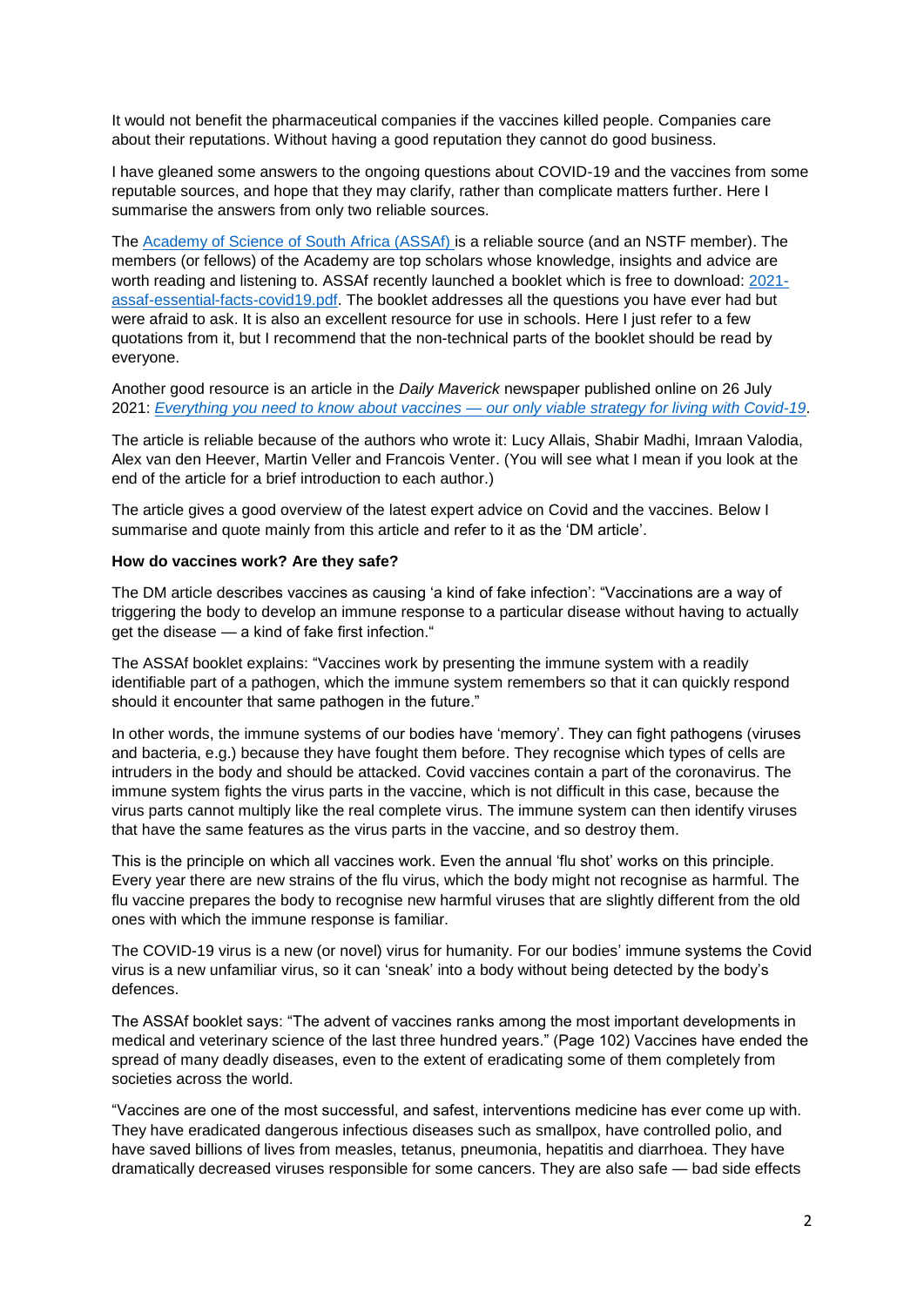are very rare and the risk of developing severe illnesses is much smaller than the bad effects of the diseases the vaccines prevent."

#### **Can the Covid vaccines change the DNA of our bodies?**

No, they cannot change our DNA.

Our DNA is contained in the nucleus of every cell in our bodies. (The nucleus is like the heart of every cell.) The virus DNA cannot get to our own DNA, which is safely inside the nucleus. The virus replicates (makes copies of itself) without needing our DNA. The virus destroys cells but does not need to penetrate the nucleus.

The material in the Covid vaccines also doesn't go into the nucleus of any cell. The DM article explains: "The most recent mRNA [or messenger RNA] technology, which is used in some of the latest vaccines, uses genetic material that tells our bodies to produce a protein of the virus which then stimulates the immune response."

In other words, mRNA vaccines contain some genetic material of the virus (not the whole virus, only pieces of its DNA). When the vaccines are injected into our bodies, this genetic material causes virus proteins to be made. Of course, the proteins are exactly like that of the Covid virus. The immune system is triggered and attacks it.

### **What is the difference between the Pfizer vaccine and the Johnson & Johnson vaccine?**

The vaccines being used in South Africa at the moment are made by Pfizer and Johnson & Johnson (J&J). The DM article says that they are both excellent choices. "Don't stress about which one is best — the best one is the first one you can get."

The J&J vaccine is taken as a single shot; the Pfizer vaccine as two doses, at least three weeks apart. Other vaccines are being studied and tested.

These vaccines work in different ways. Pfizer is an mRNA vaccine and works like explained above. mRNA vaccines are easier to make and can be manufactured very quickly. It does not need live viruses to manufacture them, so it is much safer to make them.

It is difficult at this moment to compare how well the two vaccines work. They both work very well, even preventing the dangerous variants from seriously affecting people. The exact comparisons between the two will become obvious in time. Currently, they were tested on different groups of people at different places, and there are other differences too. To compare the vaccines scientifically, the tests and trials will have to be done in exactly the same circumstances.

#### **What can go wrong?**

The vaccines take time to work. It is only when two weeks have passed since taking the vaccine, that it starts to work. For Pfizer, immunity only kicks in two weeks after the first jab, and the second jab is only successful two weeks after that second dose.

"Do not assume you have enhanced immunity straight after getting your jab. Continue to take precautions. Mask when indoors with people and always open windows in rooms and vehicles." – *DM article.*

People can catch the infection and get ill during the two weeks after getting the vaccine. They can also be infected just before getting the vaccine and become ill because the vaccine doesn't work immediately.

People can also get ill when they are fully vaccinated, but the symptoms will pass. It is very unlikely that you will need to go to hospital, and very unlikely that you will die. It seems that most of the Covid patients who are currently filling the hospitals are those who are unvaccinated.

"Severe allergic reactions are very rare, but can occur after any vaccination" – DM article. If an allergic reaction happens, the health care worker can treat the reaction. It is highly unlikely that you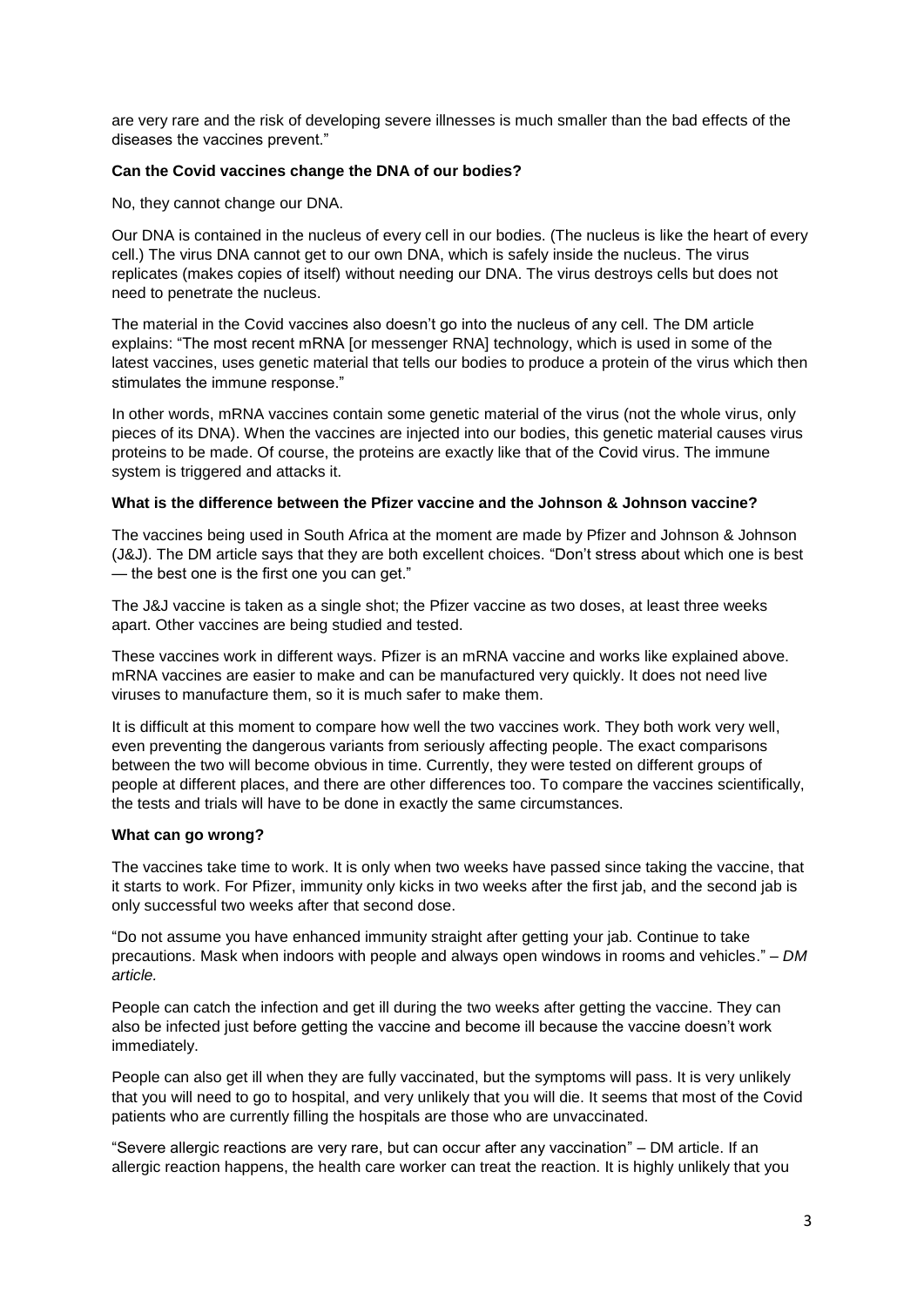will die as a result of the allergic reaction. Very rarely inflammation of the heart can happen, but it normally goes away quickly.

The J&J vaccine has a very rare effect of blood clotting, and can be serious; but Covid causes clots more often than the vaccine. "…the benefits far outweigh the risks."

"Recently, the J&J vaccine has been associated with a very rare syndrome causing weakness, called the Guillain Barre Syndrome. This syndrome is also seen in patients who have had the flu and other viruses, and is treatable."

To summarise: *It is highly unlikely that you will have bad effects from the vaccines. You might have flu symptoms but they will pass quickly. Any unusual side effects (like those mentioned above) can be treated. You will not die from the vaccines.*

#### **How were the vaccines developed so quickly and should this worry me about their safety?**

Coronaviruses are not new and vaccines are not new. Vaccines have been widely used for at least one hundred years. Their design and manufacturing processes are well established. The companies and industries already existed and are huge and efficient. The common cold is often caused by one of the coronaviruses. Because coronaviruses and vaccines are well understood, it was possible to develop the vaccines so quickly. When COVID-19 started spreading across the world, it was obvious that this was an emergency situation and the World Health Organisation (WHO) declared it a pandemic. Then large amounts of funding were made available by many countries' governments and by private industry. This is very unusual. Normally drug development takes years, but in this case there was an intense and concentrated effort across the world, with one goal in mind – to design and produce effective vaccines to stop the pandemic. Because various institutions, companies and countries were racing to do so and competing with each other, the vaccines were produced in record time.

The vaccines have been made by well-qualified people in well-resourced environments. They have been thoroughly tested in many trials. Now billions of people across the world have been vaccinated and the vaccines have proved themselves to be safe and effective.

#### **Herd immunity?**

The scientists hoped that if enough people can be vaccinated, a point would be reached where the spread of the virus is under control. Unfortunately, it has not been possible to vaccinate enough people fast enough – both in our country and across the world. The virus has mutated many times, and a variety of harmful variants have emerged. Despite the incredible speed of producing the vaccines and even the fast roll-out of vaccination of populations, it is still not fast enough to stay ahead of the virus's mutations. New variants like Delta are able to spread even faster than the first version of the virus. New variants also seem to be resistant to the immunity people get from being ill with Covid. There are also those that are emerging that are more resistant to vaccines.

The authors of the DM article say: "It is unlikely that herd immunity will be achieved with this virus any time soon, and it will probably circulate, mutate, and recirculate throughout our lifetime, reinfecting us several times, like all the other coronaviruses". It is likely that everyone with any contact with other human beings will get the virus. If you get ill, the severity of the illness depends on whether you are vaccinated or not.

#### **Practical advice**

Get vaccinated as soon as you are able to.

Not only will you save yourself, but you will probably save others' lives too. "Even though it is possible to get Covid mildly once fully vaccinated, *we now know that fully vaccinated people are less likely to spread the virus.*"

When you get ill with Covid you should wait for 2-3 months before getting vaccinated. Rather get vaccinated before you get ill.